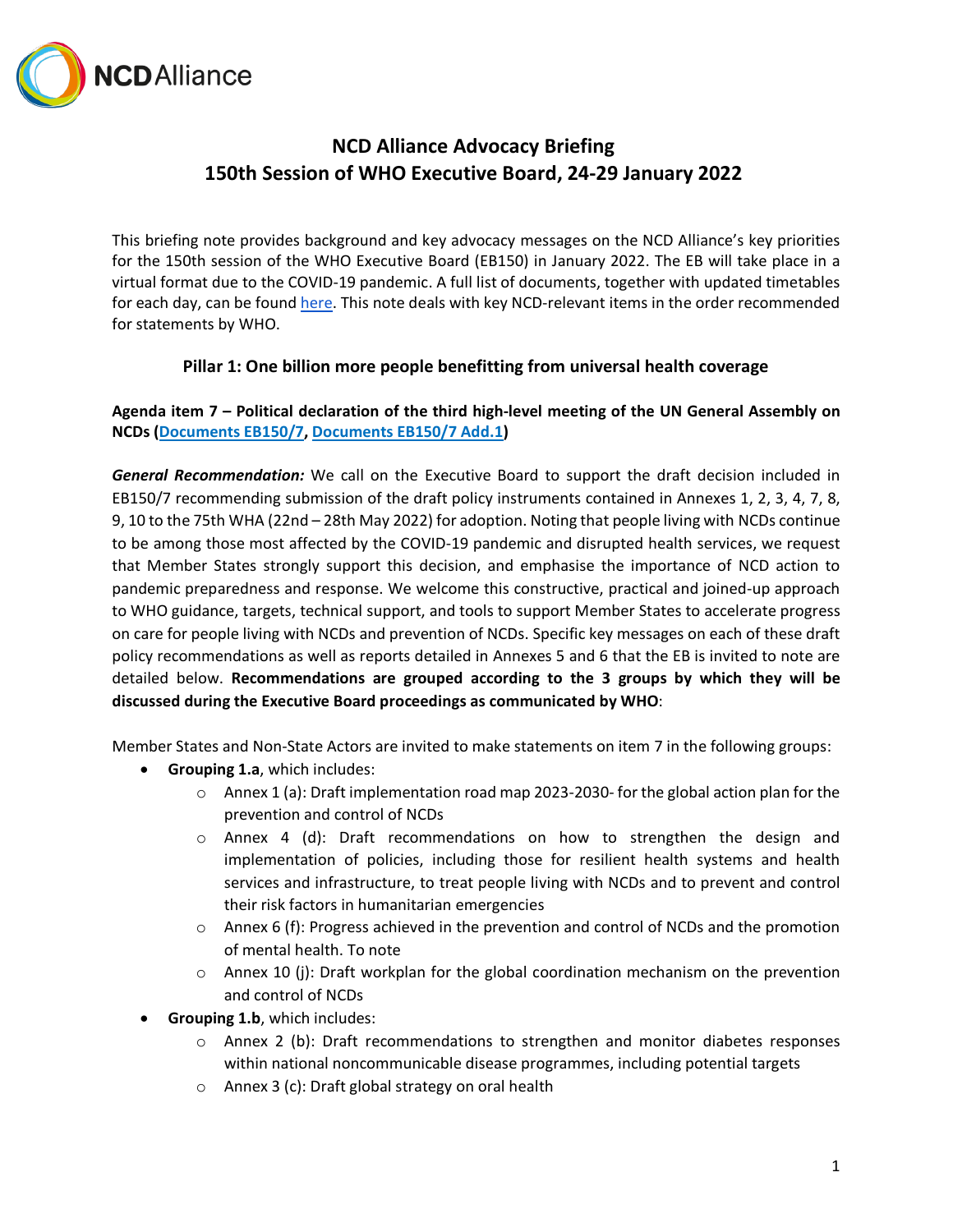

- $\circ$  Annex 5 (e): Progress in the implementation of the global strategy to accelerate the elimination of cervical cancer as a public health problem and its associated goals and targets for the period 2020-2030
- $\circ$  Annex 9 (i): Draft recommendations for the prevention and management of obesity over the life course, including potential targets
- **Grouping 1.c**, which includes:
	- $\circ$  Annex 7 (g): Draft intersectoral global action plan on epilepsy and other neurological disorders in support of UHC
	- $\circ$  Annex 8 (h): Draft action plan (2022–2030) to effectively implement the global strategy to reduce the harmful use of alcohol as a public health priority

## **GROUPING 1.a.**

# **Annex 1 (a): Draft implementation road map 2023-2030- for the global action plan for the prevention and control of NCDs**

Annex 1 outlines elements of draft implementation road map 2023–2030, that WHO will develop during 2022. The implementation roadmap will complement the WHO NCD Global Action Plan (GAP) and aims to provide a range of tools and support for Member States (MS), to accelerate progress and reorient and accelerate their domestic action plans with a view to placing themselves on a sustainable path to achieve the nine voluntary global NCD targets by 2025 and SDG target 3.4 by 2030 (SDG indicator 3.4.1). The roadmap will focus on:

(1) acceleration of tailored national responses with support to identify barriers and enablers to progress; (2) Supporting MS to select and scale up implementation of most impactful NCD prevention, PHC/UHC interventions and to mobilise resources, engaging a whole-of-government and whole-of-society approach; (3) Accountability, including support for surveillance and tracking progress.

# **Key messages:**

NCDA and members warmly welcome the outline of the implementation roadmap, which will provide valuable, practical support to Member States and demonstrates the broad and constructive guidance and tools being developed by WHO in support of national action. We underline the critical importance of the following elements included in the implementation road map:

- ENGAGE: The WHO Secretariat will develop guidance for the meaningful engagement of people living with NCDs and mental health conditions, and civil society more broadly, in order to support WHO and MS in the development of NCD principles, policies, programmes and services. This will catalyse action where it has been insufficient, enabling the roll out of people-centred, effective, impactful and urgently needed NCD prevention and care services.
- ACCELERATE: WHO will provide guidance and tools to support MS to take urgent measures, including through strengthening national capacity for the governance of multistakeholder engagement, strengthening national monitoring and surveillance systems for NCDs and their risk factors and prioritisation of implementation research. We welcome the emphasis that WHO will support countries should take tailored routes, adapted to their own national contexts and disease burden. In particular, we call for MS to: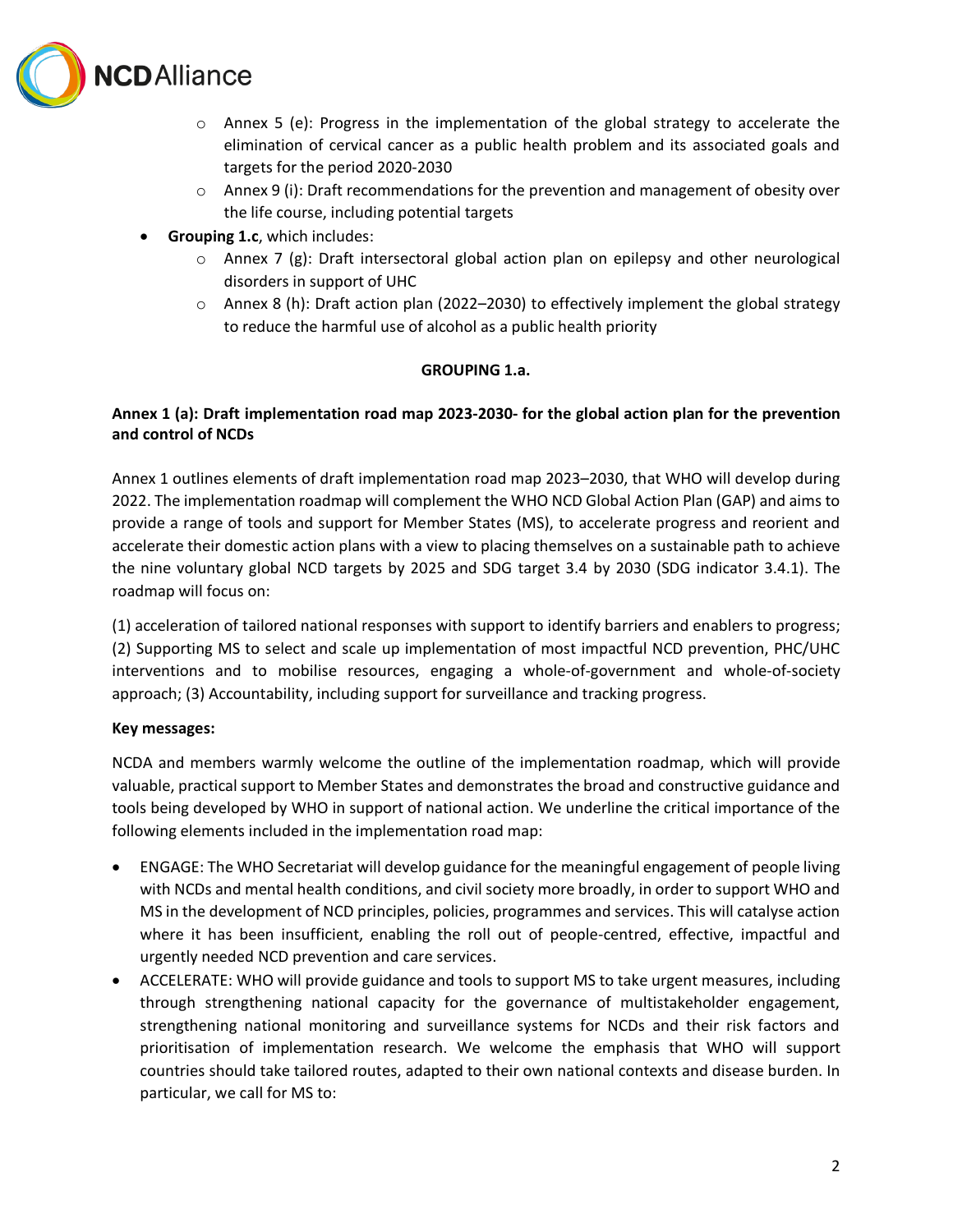

- $\circ$  Support the update of the WHO recommended NCD interventions and 'Best Buys' and actively participate in consultations, considering benefits across a broader range of NCDs and age groups including children, youth and older people.
- o Implement the Global Strategy to Accelerate Tobacco Control: Advancing Sustainable Development through the Implementation of the WHO FCTC 2019–2025, WHO's global strategy to reduce the harmful use of alcohol and its global action plan, WHO's global action plan on physical activity 2018–2030 and WHO guidance and tools for promoting a healthy diet should be implemented to scale.
- $\circ$  Implement fiscal measures aimed at minimizing the impact of the main risk factors for NCDs and including health taxes in their revenue programmes, linking these to NCD prevention and control.
- $\circ$  Engage with WHONCD special initiatives and technical packages for reducing NCD risk factors, health care for people living with all NCDs and rehabilitation for people experiencing disability in order to enable countries to implement evidence-based interventions.
- $\circ$  Strengthen inclusion of NCD prevention and control in PHC and UHC benefit packages.
- o Incrementally increase the allocation for health, and within that for NCDs, and improve the effectiveness of catalytic funding support.
- ALIGN: Call for the implementation roadmap to be implemented in full alignment with the commitments to reduce air pollution and promote mental health and well-being (the "5 by 5 NCD agenda") as well as eye, ear and hearing care.
- ACCOUNT: Endorse and use the upcoming WHO web portal enabling tracking of global, regional and cross-country NCD data across the NCD Global Monitoring Framework.

We invite MS to underscore the following **additional** points in relation to the implementation road map:

- ENGAGE: Call for MS to commit to include people living with NCDs in their multistakeholder engagement, as co-developers and co-designers of their country's' NCD principles, policies, programmes and services. We invite MS and WHO to sign up to the [Global Charter on](https://ourviewsourvoices.org/global-charter) Meaningful [Engagement of People Living with NCDs.](https://ourviewsourvoices.org/global-charter)
- Emphasise the urgent need for clear WHO guidance to support MS to identify and avoid potential conflicts of interest in multistakeholder engagement, particularly with regard to actors with vested interests in major NCD risk factors: alcohol, ultra-processed food and drinks, polluting industries.
- ACCELERATE: Call for the web-based simulation tool in development by the WHO Secretariat be open access to enable civil society organizations (CSOs) to engage with this data enabling accountability.
- ALIGN: Call for MS to consider, within their country's contextualised approaches, to rectify the key gaps in existing global NCD targets, in particular lack of targets for those:
	- o under 30 years and over 70 years;
	- o living with comorbidities;
	- $\circ$  living with conditions beyond the '5x5' approach, such as kidney, skin, oral and musculoskeletal conditions.
- ACCOUNT: Call for WHO to work towards better reflecting NCD-related indicators in health systems performance and access to health care metrics, improving inclusion and quality of NCD indicators in monitoring for PHC and UHC.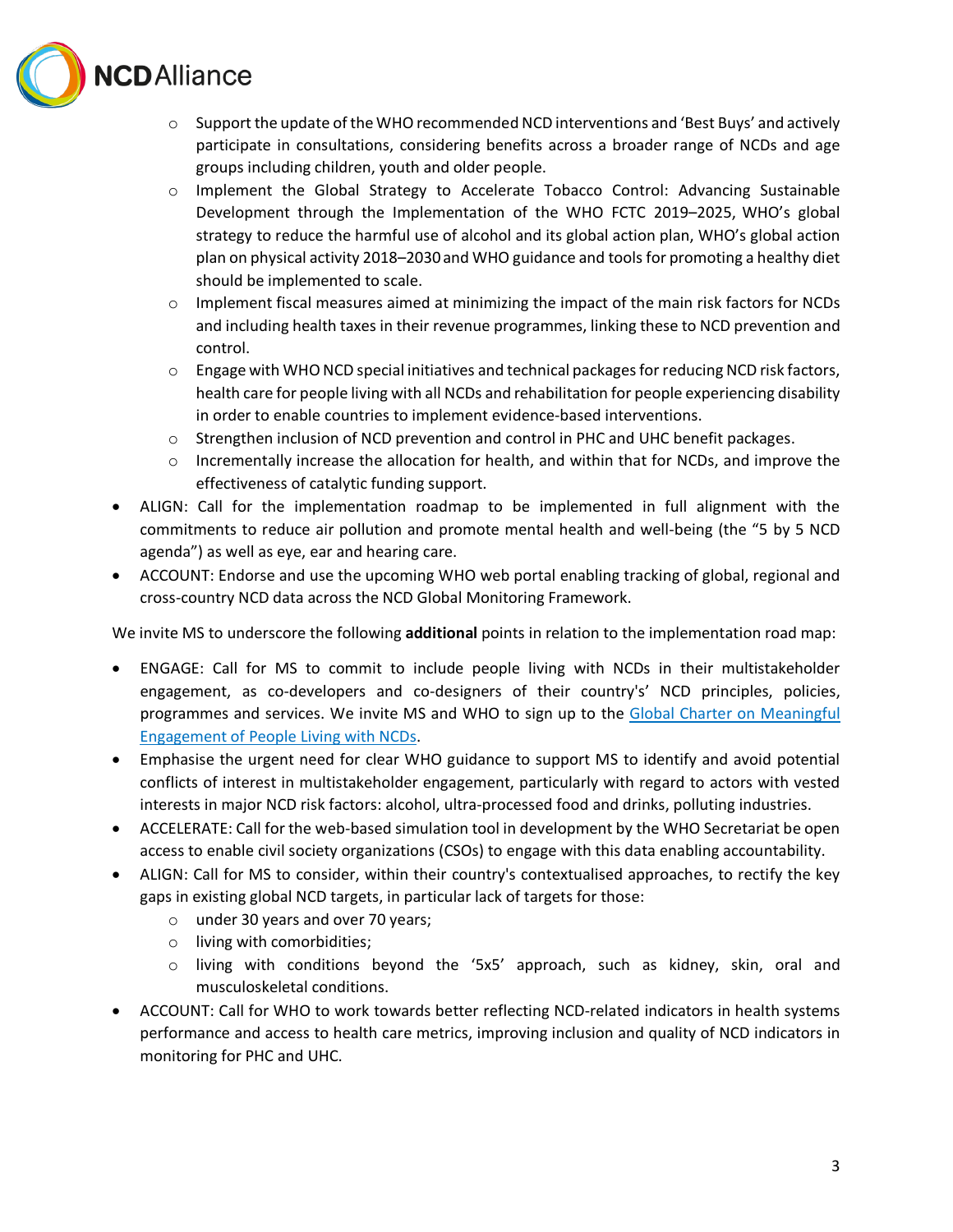

NCDA and members pledge to assist and support in the development of the implementation road map across the strategic directions and actions at global, regional, country and local levels in 2022 and beyond. NCDA will publish a report examining the existing NCD targets and proposing additional key areas of action in 2022.

**Annex 4 (d): Draft recommendations on how to strengthen the design and implementation of policies, including those for resilient health systems and health services and infrastructure, to treat people living with NCDs and to prevent and control their risk factors in humanitarian emergencies** 

This annex includes draft recommendations on how to treat people living with NCDs and prevent and control their risk factors in humanitarian emergencies and is aimed at supporting Member States as well as helping to ensure the continuum and provision of essential health services and public health functions, in line with humanitarian principles.

We appreciate the recognition of the work of regional NCD alliances, including the "Voices of People Living with NCDs in Humanitarian Crises", in this report.

## **Key Messages:**

- Support recommended actions for MS, international, humanitarian partners, civil society and the private sector to support the COVID-19 response which align with NCD Alliance's 12 recommendations i[n A Global NCD Agenda for Resilience and Recovery from COVID-19](https://ncdalliance.org/ncd-covid-19-recovery-agenda-report) and aligned under the themes of governance, prevention and health systems.
- Emphasize the need to for MS to ensure NCD prevention and control is integrated into UHC packages and PHC in preparedness and response to public health emergencies.
- Encourage WHO to include the voice of people living with NCDs in humanitarian settings as part of their review of current WHO NCD-related responses in countries in emergencies and the development of a prioritized essential NCD health package.
- Fully support the development of a prioritized essential NCD health package to be guaranteed in health emergencies, at various levels of care, to ensure concrete action and coordination across partners.

# **Annex 6 (f): Progress achieved in the prevention and control of NCDs and the promotion of mental health. To note**

# **PART I. PREVENTION AND CONTROL OF NCDs**

The first part highlights the progress achieved in the prevention and control of NCDs.

#### *The global burden of NCDs and risk factors during the past 20 years*

- Deaths from NCDs are on the rise, now accounting for 74% of global deaths and 7/10 leading causes of death. NCDs are responsible for 9/10 leading cause of death in high-income countries.
- While there has been a decline in mortality for all ages for chronic respiratory diseases (37%), followed by cardiovascular diseases (27%) and cancer (16%), diabetes has shown an unfavorable trend, with a 3% increase.
- Compared to 2000, the global risk of dying from NCDs between the ages of 30 and 70 ("premature" deaths), has declined more than one fifth, from 22.9% in 2000 to 17.8% in 2019.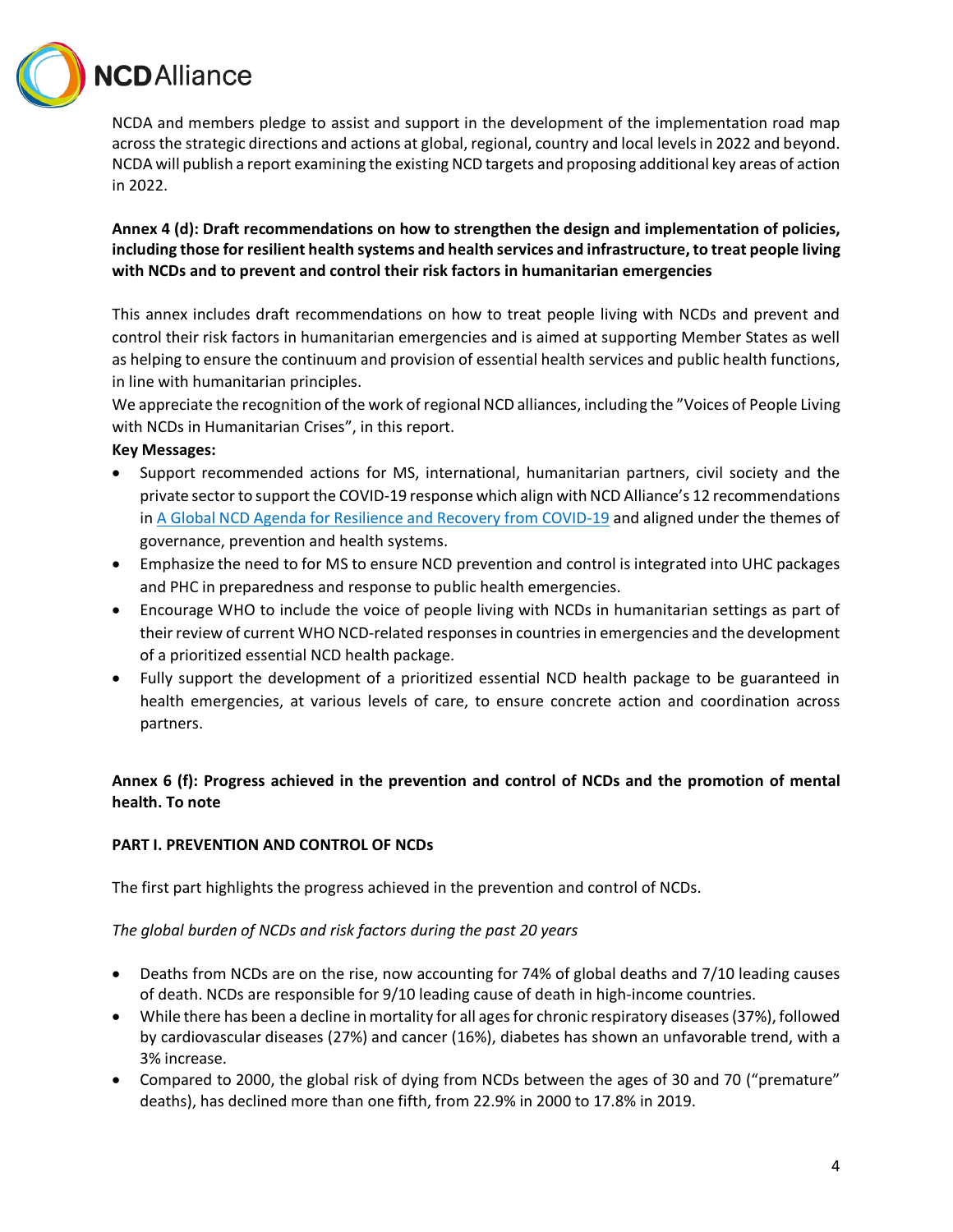

- In 2019, 15.7 million premature NCD deaths were recorded and 1.9 million people died from NCDs before the age of 30.
- Cardiovascular diseases continue to account for the largest number of premature NCD death and 85% of these deaths occurred in low- and middle-income countries in 2019.

# *National capacity for NCD prevention and control based on a NCD Country Capacity Survey to all Member States (2021)*

- 98% of countries have a unit, branch, or department responsible for NCDs. Over 80% of countries reported funding available for selected NCD-related areas.
- 70% of countries have an NCD action plan or similar, but only 53% are multisectoral and covered all 4 major NCDs.
- Less than half of countries are implementing policies to reduce the impact of the marketing of unhealthy foods to children.
- 54% reported having population-based cancer registries and 51% reported having a diabetes registry. 39% had not collected population-based data for any of the risk factors. Screening programmes for breast cancer and cervical cancer are reported by nearly three quarters of countries.
- 53% reported availability of all six essential technologies for early detection, diagnosis and monitoring of NCDs; 22% reported 6 or fewer of the 11 essential medicines were generally available; 71% reported dialysis as being generally available in the publicly funded health system.
- 64% of countries reported disruption of NCD activities due to COVID-19. NCD risk-factor surveys and mass communication campaigns were the most disrupted.

## **PART II. PROMOTION OF MENTAL HEALTH**

The report highlights that close to 1 billion people experience a mental disorder, including 1 in 7 adolescents. The annex presents key data based on the responses submitted to the 2020 Atlas questionnaire. 171 of WHO's 194 Member States (88%) submitted responses to the questionnaire.

- WHA74 endorsed the updated comprehensive mental health action plan 2013–2030, including 10 global targets and associated indicators to measure progress.
- Only 49 countries report integration of mental health into PHC. 75% of MS report having a stand-alone policy or plan for mental health. Only 2.1% of domestic government health expenditure is dedicated to mental health. 66% of mental health expenses is for mental hospitals.
- Worldwide, there are just 13 mental health workers per 100 000 people.
- In 2021, a mental health and psychosocial support monitoring indicator was included in the COVID-19 Strategic Preparedness and Response Plan.
- 28% of MS, reported for the first time the existence of systems for mental health and psychosocial preparedness for emergencies. WHO is providing ongoing support to countries with level 3 and level 2 emergencies.
- The WHO Special Initiative for Mental Health is supporting related actions in Bangladesh, Jordan, Paraguay, the Philippines, Ukraine, and Zimbabwe.
- **World Mental Health Report will be released in early 2022**. A course for general practitioners on integrating mental health into general health care will also be launched through the WHO Academy in 2022. WHO is supporting improved competency-based training at primary care and community levels to ensure access to evidence-based services for autism and other developmental disabilities.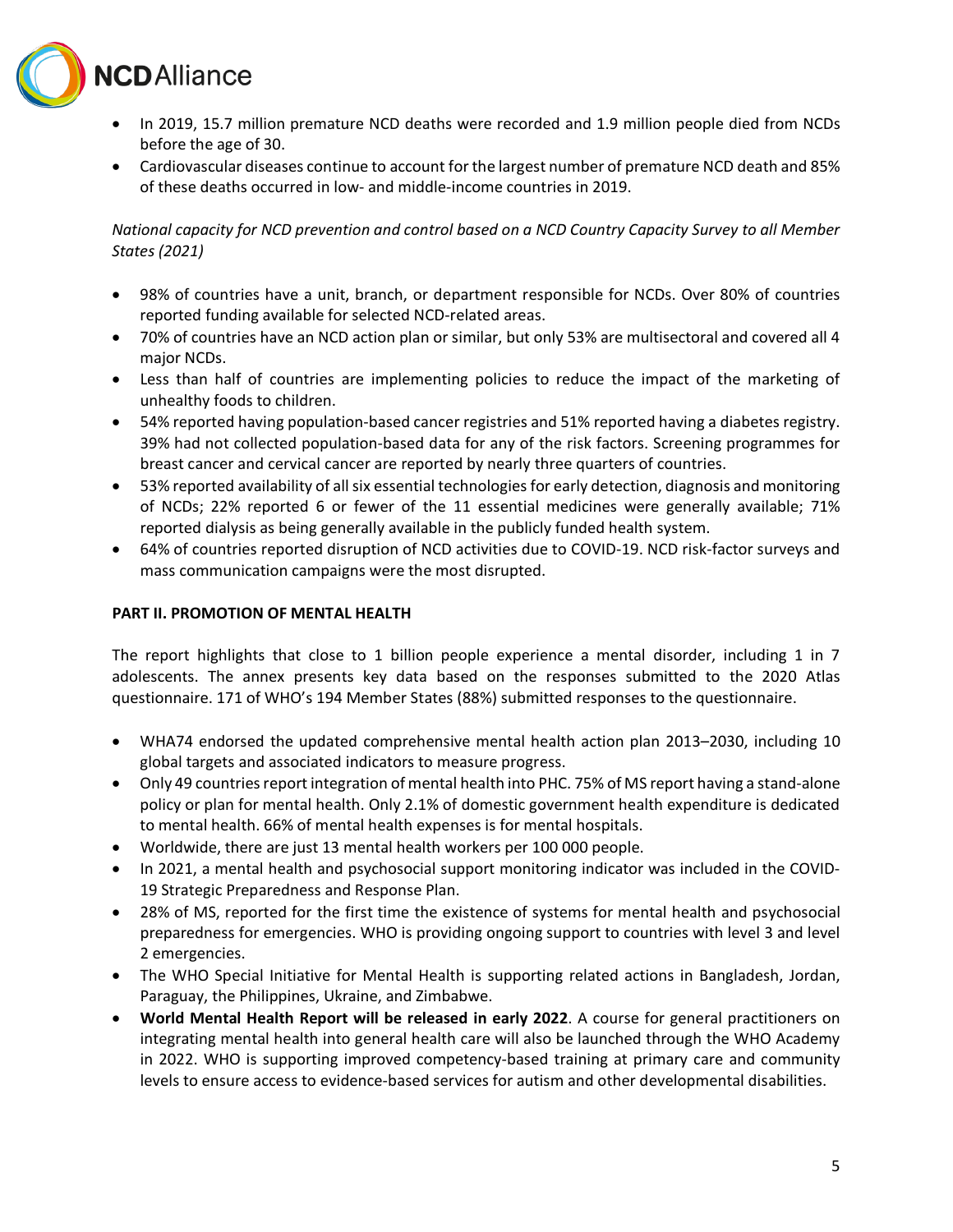

**Key messages**:

- **Recognise the need to urgently step-up policy action and investment in cost-effective interventions for the prevention and control of NCDs and mental health**: One decade after the first high-level meeting of the United Nations General Assembly on the prevention and control of NCDs, and amid a pandemic that has preyed on people living with NCDs, the need to accelerate action on the risk factors for NCDs and mental health cannot be over-emphasized.
- **Secure sustainable financing for NCDs and mental health**: Despite the large economic and social burden of NCDs and mental health, the response remains chronically and disproportionately underfunded. We ask member states to ensure sustainable finding for country level action on both to protect the limited progress achieved and catalyze action where this is lacking.
- **Include essential NCD and mental health care, medicines and products in UHC benefit packages**, national essential medicines drug lists and national drug procurement systems to reduce catastrophic financial expenditure.

# **Annex 10 (j): Draft workplan for the Global Coordination Mechanism on the prevention and control of NCDs**

We welcome the draft work plan of the WHO Global Coordination Mechanism on the Prevention and Control of Noncommunicable Diseases (GCM/NCD) which focuses on the **5 priority areas of work** provided by Member States. The priority areas ensure a more focused approach and better alignment with the WHO's NCD-related programmes, and the NCD GAP.

| <b>No</b>              | <b>Description</b>                           | <b>Initiatives</b>                                     |
|------------------------|----------------------------------------------|--------------------------------------------------------|
| <b>Priority area 1</b> | backbone for<br>knowledge<br>Operational     | The GCM will ensure an enhanced role for the           |
|                        | collaboration and the dissemination of       | Knowledge Action Portal (KAP) and promote              |
|                        | innovative multistakeholder responses at     | the health needs of marginalized groups and            |
|                        | country level, based on raising awareness    | population groups.                                     |
|                        | and promoting knowledge collaboration        |                                                        |
|                        | among Member States and non-State actors     |                                                        |
|                        | on co-creating, enhancing,<br>and<br>and     |                                                        |
|                        | disseminating evidence-based information     |                                                        |
|                        | support governments in adopting<br>to        |                                                        |
|                        | effective multisectoral and multistakeholder |                                                        |
|                        | approaches.                                  |                                                        |
| <b>Priority area 2</b> | Enabler for the global stocktaking of        | The GCM/NCD will develop an online registry            |
|                        | multistakeholder action at country level and | plus a<br>special<br><b>report</b> on<br>successful    |
|                        | for co-designing and scaling up innovative   | multisectoral actions and host the <b>second</b>       |
|                        | approaches, solutions, or initiatives to     | general meeting of the WHO's GCM/NCD in                |
|                        | strengthen effective multisectoral<br>and    | 2023.                                                  |
|                        | multistakeholder action.                     |                                                        |
|                        |                                              |                                                        |
| <b>Priority area 3</b> | Providing and updating guidance to Member    | GCM/NCD will provide guidance to Member                |
|                        | States on engagement with non-State          | concerning<br>benefits<br>risk<br><b>States</b><br>and |
|                        | actors, including on the prevention and      | management approaches for engagement                   |
|                        | management of potential risks.               | with NSAs, Support the WHO CSWG for                    |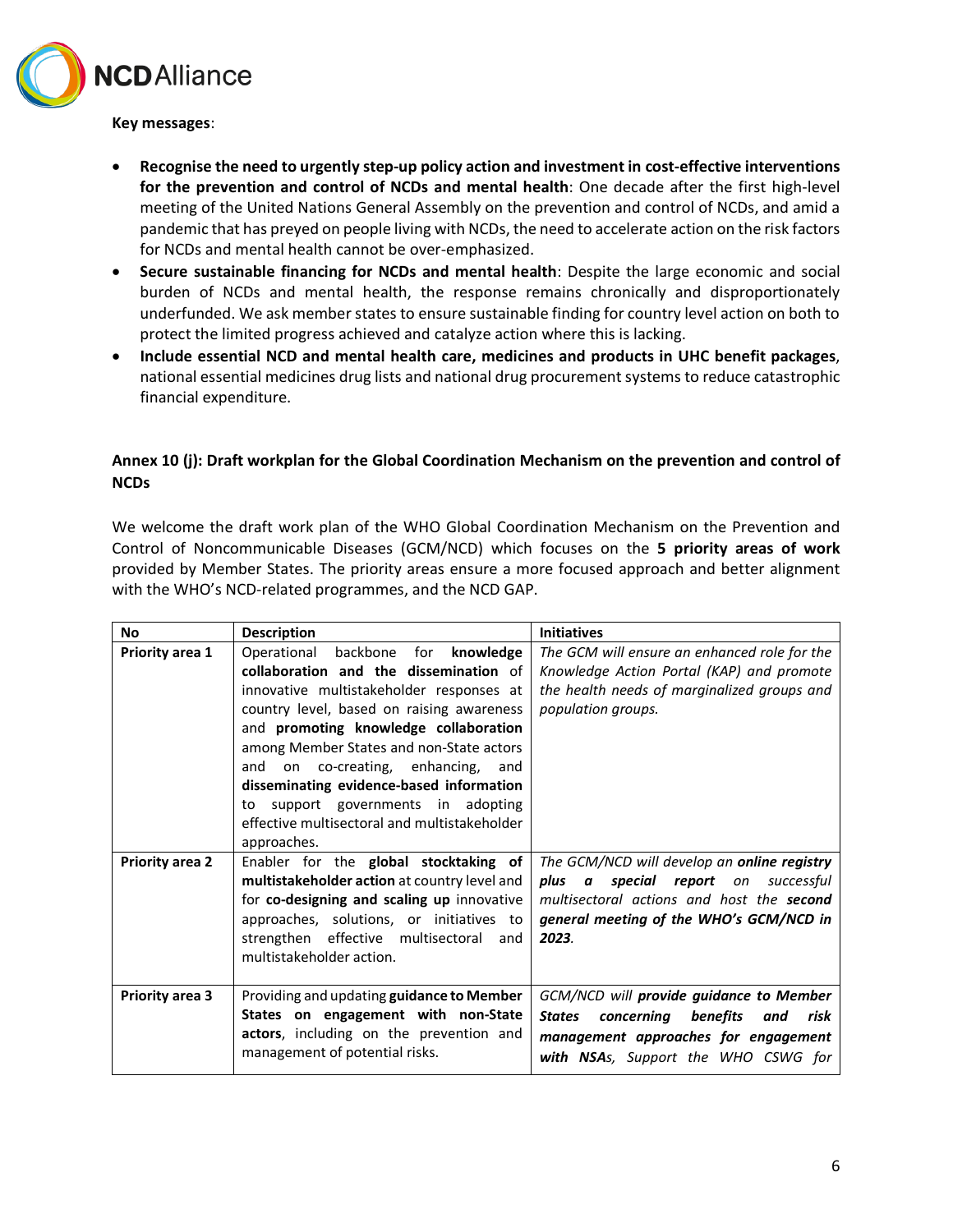

|                        |                                                                                                                                                                                                | meaningful civil society engagement for NCDs<br>and UHC.                                                                                                                                                                                                                                                |
|------------------------|------------------------------------------------------------------------------------------------------------------------------------------------------------------------------------------------|---------------------------------------------------------------------------------------------------------------------------------------------------------------------------------------------------------------------------------------------------------------------------------------------------------|
| <b>Priority area 4</b> | Global facilitator for strengthened capacity<br>of Member States and civil society to<br>multistakeholder<br>develop<br>national<br>responses the for the prevention and control<br>of NCDs.   | Develop/ support the implementation of a<br>guidance framework for national multisectoral<br>multistakeholder<br>coordination<br>and<br>mechanisms on NCDs, strengthen the role of<br>GCM/NCD participants in reaching the SDG<br>target 3.4 target.                                                    |
| <b>Priority area 5</b> | Convener of civil society, including people<br><b>living with NCDs</b> , to raise awareness and<br>capacity for their<br>build<br>meaningful<br><b>participation</b> in national NCD responses | Co-development of a WHO framework for the<br>meaningful engagement of PLWNCDs and<br>mental health conditions (Q4, 2022), establish<br>and service a WHO symposium on PLWNCDs<br>and mental health conditions to facilitate<br>meaningful engagement and dialogue during<br>the UN HLM on NCDs in 2025. |

The GCM will adopt implementation models that will promote more effective engagement with GCM/NCD participants, improve the accountability and responsiveness of GCM/NCD to the needs of Member States and enhance country-level impacts in support of the implementation of the NCD-GAP.

# **Next steps**:

- The GCM/NCD will continue to engage with relevant stakeholders across WHO to amplify and foster meaningful engagement among WHO, MS and non-State-actors, including civil society, people living with or affected by NCDs, relevant private sector entities and academia.
- This draft workplan and the related draft theory of change and logic model will be refined based on continuing input from MS
- Performance measures will track progress towards objectives over time and will inform timely adaptation.

#### **Key messages**:

- 1. We welcome the draft workplan for the GCM/NCD and urge Heads of State and Government to leverage its renewed commitment to deliver on their commitment to provide strategic and sustained leadership for NCD responses through whole-of-government, and whole-of-society action, in line with national and global NCD targets.
- 2. **We endorse the increased focus on the meaningful involvement of people living with NCDs**, and the decision to develop a WHO framework on the meaningful engagement of people living with NCDs and mental health conditions. Civil society, especially the representatives of people with lived experience play a vital role in the NCD response. We call on governments to actively promote a strong NCD civil society voice at global, regional, and national levels, and as part of the preparations for the 3rd United Nations High-Level Meeting on NCDs 2025.
- 3. We urge all Member States to optimise the proposed **guidance on benefits and risk management approaches for engagement with NSAs** to guard against unhealthy industry interference in policymaking. The tobacco, alcohol, ultra-processed food, breastmilk substitute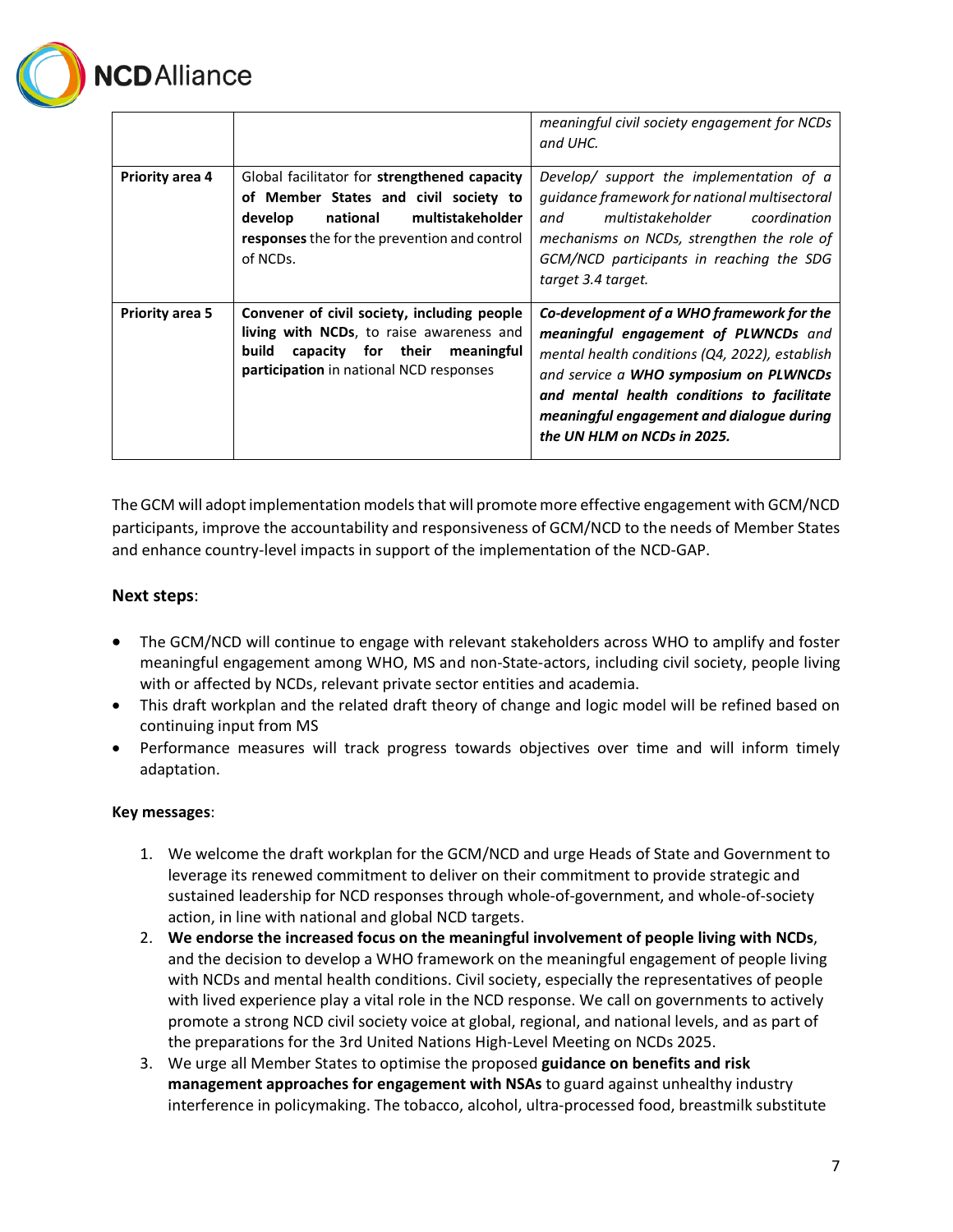

and fossil fuel industries are unrelenting in their efforts to influence governments to delay, weaken or overturn policies which are proven to protect public health, reduce inequalities and are needed to improve resilience to future health threats. Hundreds of such health harming actions positioned to exploit the vulnerability of communities during the COVID-19 pandemic are documented in 2020 in [Signalling Virtue, Promoting Harm -](https://ncdalliance.org/resources/signalling-virtue-promoting-harm) Unhealthy commodity industries [and COVID-19.](https://ncdalliance.org/resources/signalling-virtue-promoting-harm)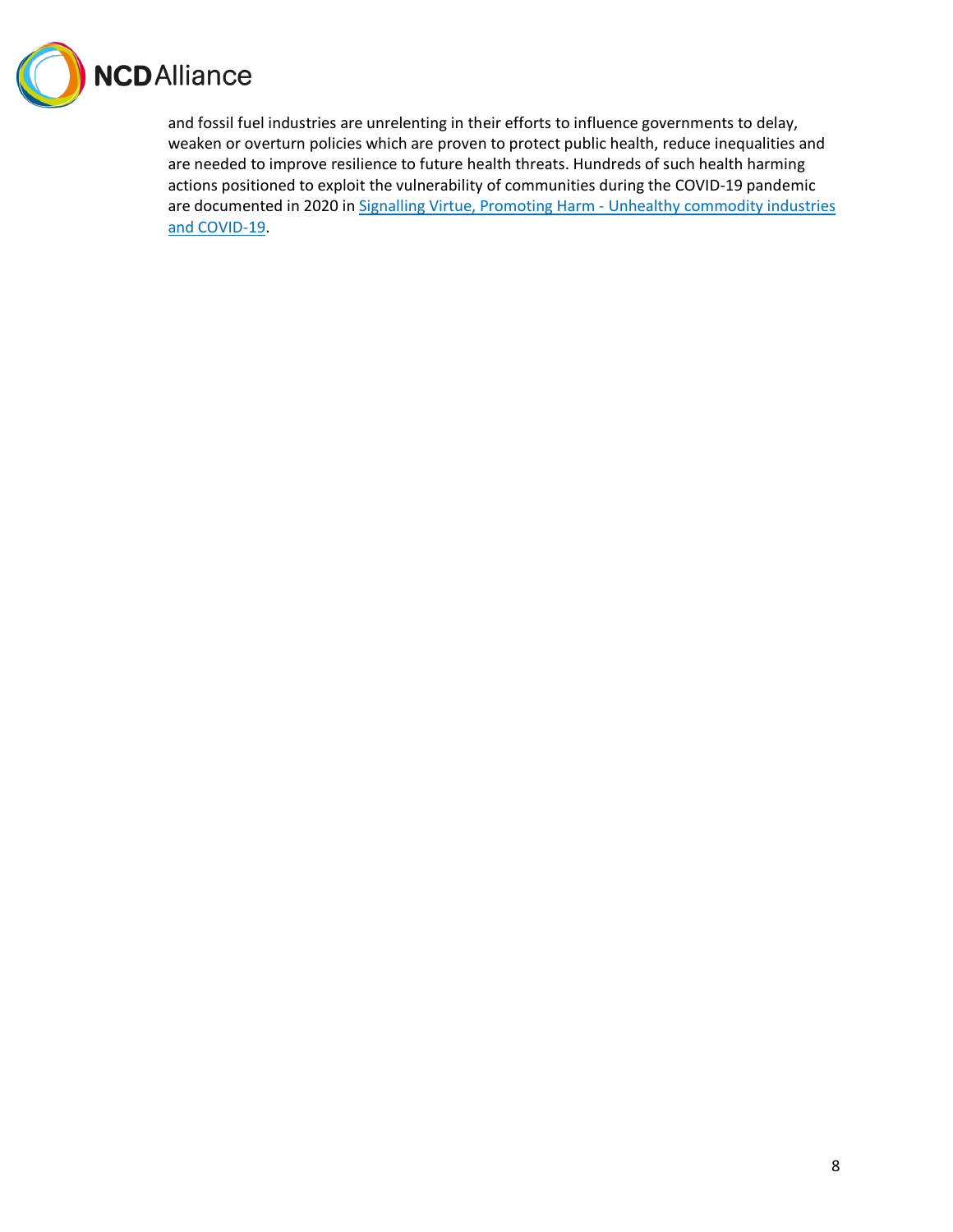

#### **GROUPING 1.b.**

# **Annex 2 (b): Draft recommendations to strengthen and monitor diabetes responses within national noncommunicable disease programmes, including potential targets**

The last [IDF Diabetes Atlas](https://diabetesatlas.org/) estimates that, in 2021:

- 573 million adults (20-79 years) had diabetes.
- There were 6.7 million diabetes-related deaths.
- The diabetes-related health expenditure reached USD 966 billion dollars.

The situation is very challenging, with insufficient progress made to achieve the WHO target of 0% increase in diabetes prevalence by 2025. There is also limited progress in diabetes as part of the efforts towards the achievement of UHC by 2030. Following a process of review and development, the Secretariat recommends the establishment of five global diabetes coverage targets for achievement by 2030:

- 80% of people with diabetes are diagnosed.
- 80% of people with diagnosed diabetes have good control of glycaemia.
- 80% of people with diagnosed diabetes have good control of blood pressure.
- 60% of people with diabetes of 40 years or older receive statins.
- 100% of people with type 1 diabetes have access to affordable insulin treatment<sup>2</sup> and blood glucose self-monitoring.

#### **Key Messages:**

- These diabetes coverage targets are not perfect, notably when it comes to the diagnosis of people living with type 1 diabetes, where a 100% diagnosis target would be more appropriate.
- However, these targets can become a core component of the Global Diabetes Compact and provide a sufficiently strong direction for Member States to act on diabetes in the coming decade.
- NCDA and members welcome these targets and recommend their adoption at next WHA.

# **Annex 3 (c): Draft global strategy on oral health**

The global strategy on oral health was requested by MS in the 2021 resolution on Oral health (**[WHA74.5](https://apps.who.int/gb/ebwha/pdf_files/WHA74/A74_R5-en.pdf)**). It aims to provide guidance to build strong national responses for the promotion of oral health as part of national UHC benefit packages and NCD programmes. The strategy will be followed by a WHO action plan for oral health to be approved in 2023, including a monitoring framework and 2030 targets.

#### **Key Messages:**

We underline the critical importance of the following elements included in the updated global strategy on oral health:

- The vision that MS must integrate oral health within their UHC structures, reiterating the essentiality of oral health services for individuals and communities and presenting oral health as a fundamental human right.
- The recognition that oral health is strongly associated with general health, mentioning the comorbidity burden between oral diseases – the most prevalent disease worldwide – and other NCDs.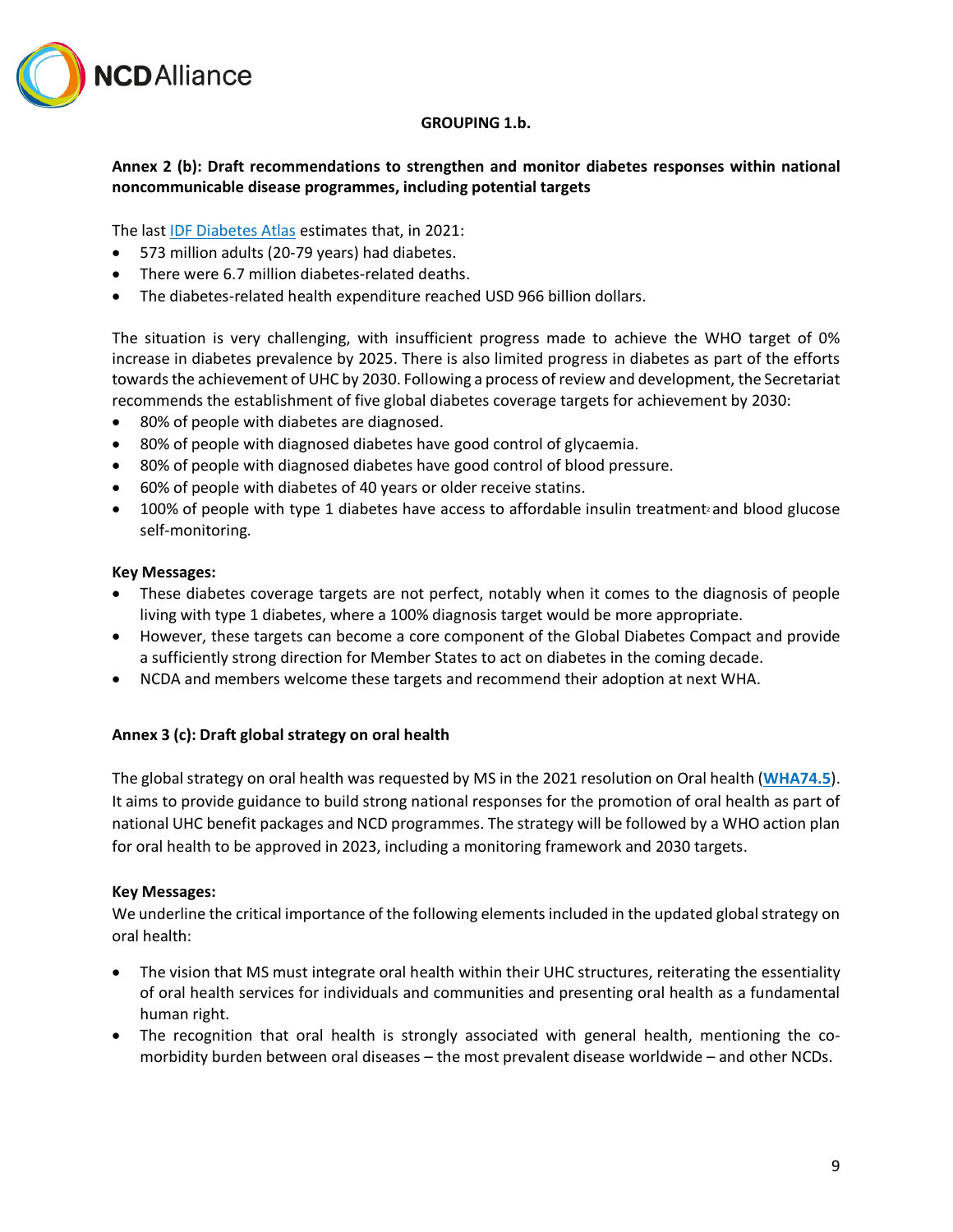

- The increased attention given to the social determinants of oral health; the different public policies that can support the reduction of sugar intake, tobacco and alcohol use; and the high out-of-pocket payments and catastrophic health expenditure associated with oral healthcare specifically.
- The new strategic objective on a health workforce to meet people's oral health needs, calling for the promotion of competency-based education, innovative planning models, and both intra- and interprofessional collaboration in line with **[pillar 3 of FDI's Vision](https://www.fdiworlddental.org/sites/default/files/2021-02/Vision-2030-Delivering%20Optimal-Oral-Health-for-All_0.pdf#page=22) 2030**.

We underscore the following additional points for inclusion in the final global strategy on oral health:

- National dental associations (and health professional bodies) must be classified as civil society. The current draft strategy inaccurately depicts national dental associations as private sector. WHO has always recognized health professional bodies as members of civil society. National dental associations are independent, not-for-profit organizations that promote oral health to advance public health efforts. For instance, many of these associations have succeeded in promoting public regulation to reduce sugar consumption.
- Poor oral health should be further emphasized as an NCD risk factor in itself given its impact on other NCDs and treatment outcomes, making the case that health systems can be optimized and strengthened by integrating oral health promotion and care.
- The new strategic objective on a health workforce for oral health also needs to address how current payment system models for oral health providers can be reformed to encourage a shift to further emphasise prevention in oral healthcare.
- The key role of the oral health community in efforts to reduce antimicrobial resistance (AMR) must be recognized, including through dental infection prevention and antibiotic stewardship. Dentists currently prescribe up to 10% of antibiotics worldwide. This is not acknowledged in the draft strategy, despite mentioning the impact of COVID-19 on oral health services, including increased antibiotic prescriptions.

Finally, there are many opportunities to advance different NCD agendas through the oral health response that can be leveraged by the NCD community. For instance, the draft strategy brings new attention to smokeless tobacco as part of tobacco control policy; the social implications of alcohol use are also reflected in, and associated with, the prevalence of traumatic dental injury; more action on sugar intake reduction can be channelled through oral health promotion efforts; and the relevance of HPV vaccination in the context of oral cancer has also been highlighted.

# **Annex 5 (e): Progress in the implementation of the global strategy to accelerate the elimination of cervical cancer as a public health problem and its associated goals and targets for the period 2020-2030**

The EB is invited to note this annex, which provides the first report back on the implementation of the global strategy to accelerate the elimination of cervical cancer as a public health problem (2020-2030). Since its global adoption on  $17<sup>th</sup>$  November 2020, the global strategy has mobilised action around three targets:

- 90% of girls fully vaccinated with the HPV vaccine by the age of 15;
- 70% of women screened using a high-performance test by the age of 35 and again by the age of 45; and
- 90% of women with pre-cancer treated and 90% of cases of invasive cancer managed.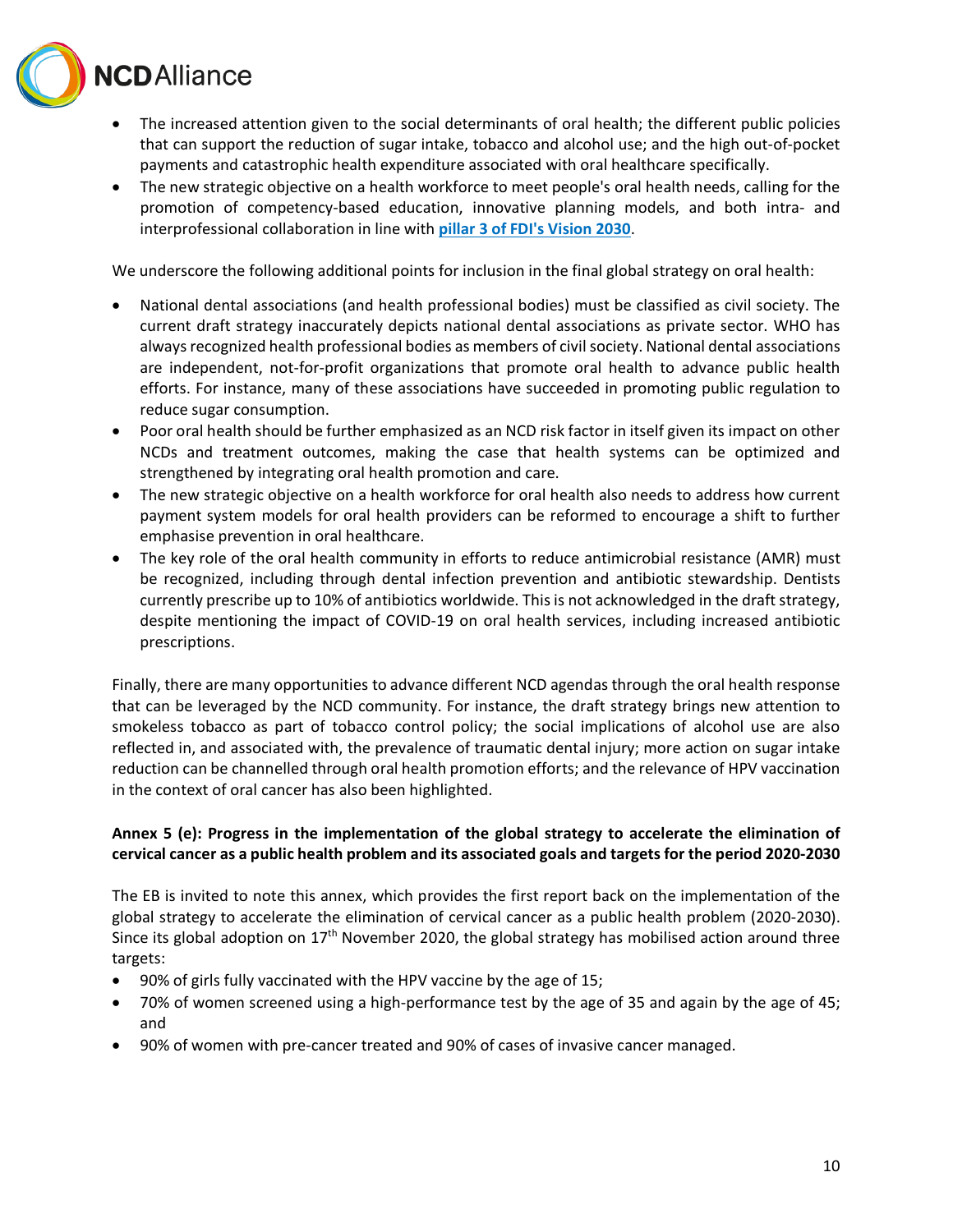**VCD** Alliance

The report indicates the progress made around the world in laying the foundations for action across different WHO regions and countries and by the WHO team. These actions are very encouraging and should be applauded as they are putting countries and communities on track to achieving the '90-70-90'.

However, the body of the report outlines some deeply concerning disruptions caused by the COVID-19 pandemic, including the decline in global coverage of HPV vaccines from 15% in 2019 to 13% in 2020. In addition to this, data from WHO indicates that the most disrupted NCD service was cancer screening, in which nearly half of countries (49% of 86 countries) reported as disrupted services, and 16 (19%) countries reported as disrupted by more than 50%.<sup>[1](#page-10-0)</sup> These trends put progress towards cervical cancer elimination at great risk, despite compelling and feasible examples from MS around the world around how cervical cancer services can be continued in the midst of the pandemic.

## **Key messages:**

- The COVID-19 pandemic has the potential to set cervical cancer elimination back at national, regional and global level as each of the targets have a narrow time window for effective intervention. Delay in accessing vaccination, screening and treatment has the potential to cost women their lives.
- There are numerous examples of how MS and CSOs have been working to ensure the continuation of services in the midst of the COVID-19 pandemic which could be utilised to support MS to protect women and girls.
- Governments must ensure the inclusion of cervical cancer and other core NCD services in pandemic response and recovery plans to address disruptions. Critically, these strategies need to look at putting countries back on track to achieving the 90-70-90 targets by improving the coverage of HPV vaccination programmes and cervical cancer screening, rather than simply returning to pre-pandemic levels.
- To help drive this progress, we urge governments to invest in the health information systems necessary to track vaccination, screening and treatment to ensure that key vulnerable populations are not left behind, as well as monitor stage at diagnosis, mortality and survival in order to refine national strategies to reach all three targets.
- Looking beyond the pandemic, we urge Governments to include cervical cancer elimination within national cancer control plans and universal health coverage with adequate budgets for their operationalisation, including financial risk protection for women with cervical cancer.

# **Annex 9 (i): Draft recommendations for the prevention and management of obesity over the life course, including potential targets**

Countries have committed to halt the rise in obesity by 2025. However, efforts to address obesity continue to fail, and countries are catastrophically off track to meet the targets. Addressing obesity helps to prevent other NCDs, and failing to meet the targets puts other NCD, nutrition, SDG and WHO's 3 Billion targets in jeopardy. Success on obesity will not be achieved with a focus on single silo solutions as is currently the case – only through implementation of a comprehensive policy package across prevention and treatment relevant to all countries can we have any hope of achieving change.

<span id="page-10-0"></span><sup>&</sup>lt;sup>1</sup> WHO (2021) Second round of the national pulse survey on continuity of essential health services during the COVID-19 pandemic[. https://www.who.int/publications/i/item/WHO-2019-nCoV-EHS-continuity-survey-2021.1](https://www.who.int/publications/i/item/WHO-2019-nCoV-EHS-continuity-survey-2021.1) [Accessed 17.01.2022]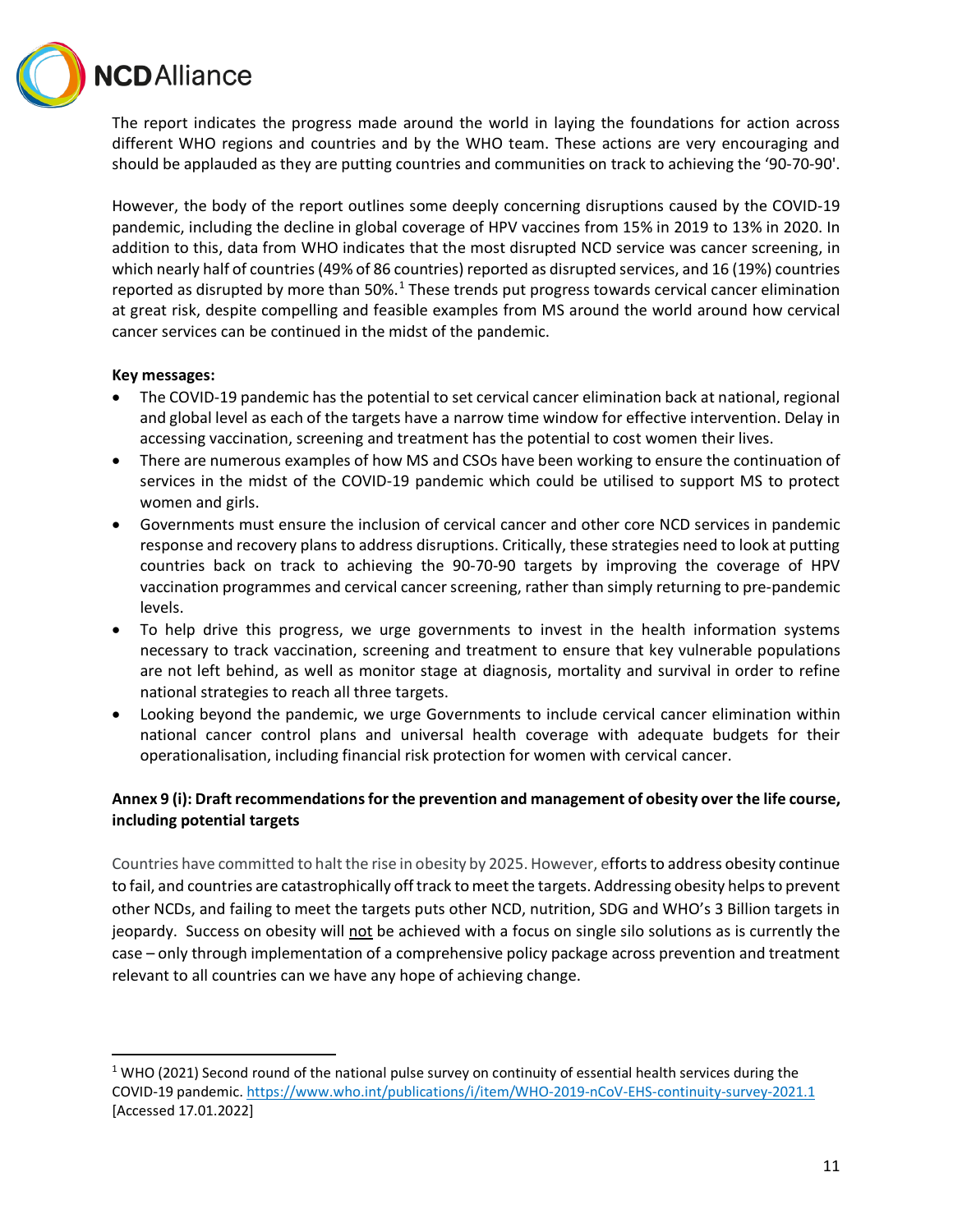

Obesity needs to be integrated into the NCD response, with its own comprehensive action plan covering treatment and prevention across the lifecourse and healthcare systems, as well as integrated across the WHO portfolio – including nutrition and other relevant areas - as a key global health priority.

At the 2021 WHA, the WHO was requested to develop recommendations and targets on obesity prevention and management across the lifecourse as part of the Resolution on Diabetes, which the WHO Executive Board has been invited to review at EB150.

#### **Key messages:**

Overall, the draft recommendations are detailed and comprehensive, making important recommendations for the management and treatment of obesity, as well as building on existing commitments of MS to address NCDs, nutrition and physical inactivity.

However, while addressing what needs to be done, the recommendations do not sufficiently address how countries can take action; implementation, accountability, and country monitoring and surveillance of obesity remains weak. In addition, the recommendations are a missed opportunity to address commercial and social determinants which, if ignored, will hinder efforts to address obesity and other NCDs.

To support national implementation and action on obesity, and in turn support efforts to meet global targets, a Global Action Plan on Obesity is vital. We urge Member States to support the development of a Global Action Plan on obesity to support coordinated and integrated action across sectors in effectively addressing obesity.

Specifically, we urge WHO's Executive Board Members to:

- Adopt the recommendations on obesity, as well as the proposed targets and to recommend their adoption at 75th WHA .
- Request that WHO make obesity a strategic priority and develop a Global Action Plan on Obesity to support implementation and help translate the recommendations and targets into meaningful national action.
- Request that the WHO Secretariat works with MS to strengthen the draft Recommendations ahead of the WHA by strengthening the reference to the commercial and social determinants on health which, if not addressed, undermine our ability to make progress and achieve meaningful change

In addition to the Recommendations, Executive Board Member States have been asked to provide guidance on strengthening WHO's support to global efforts on obesity reduction as part of the Billion 3 agenda item. A request for an Action Plan on obesity would fulfil this request, and we strongly urge EB Members recommend this under the billion 3 agenda item as well (EB150/7).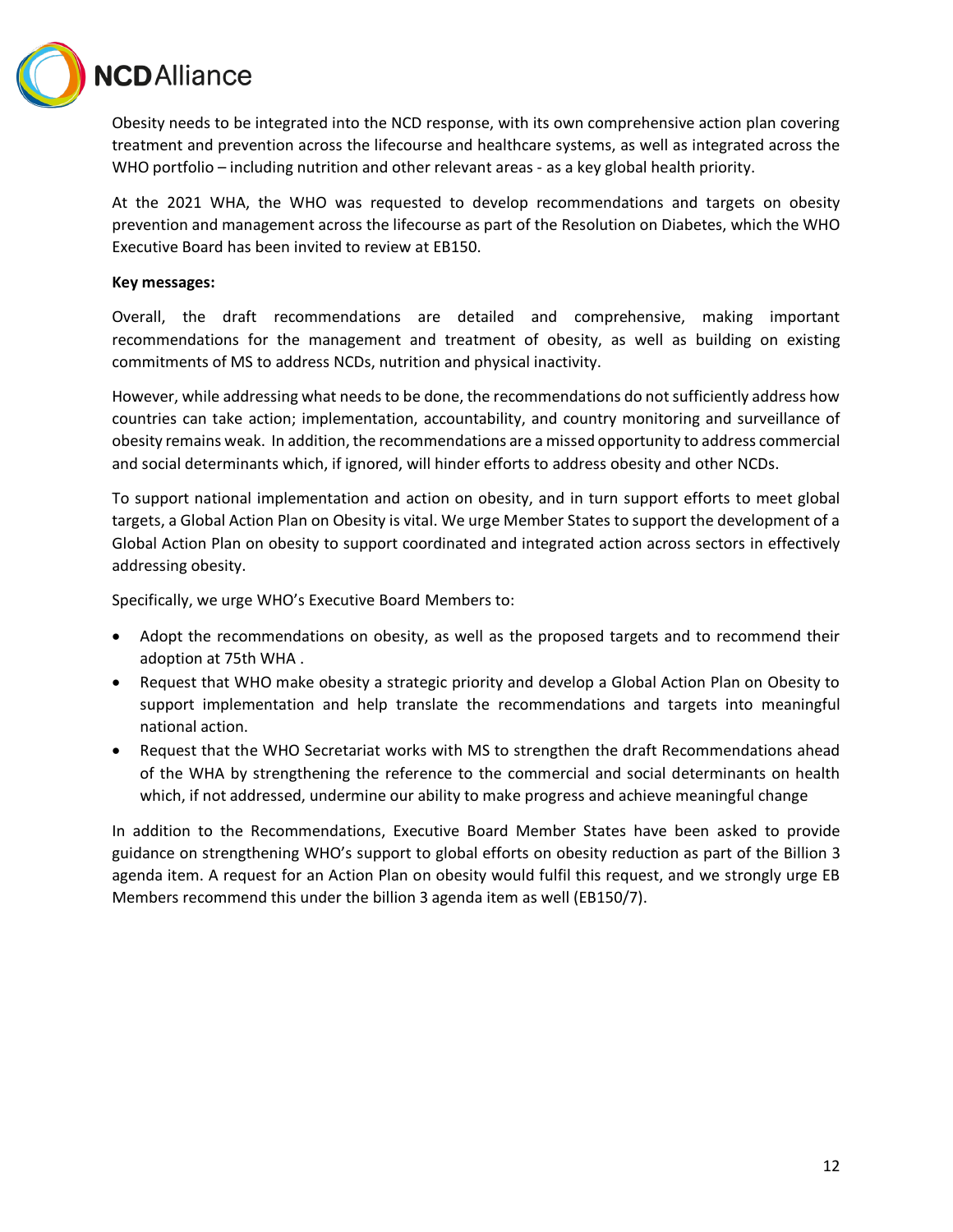

#### **GROUPING 1.c.**

# **Annex 7 (g): Draft intersectoral global action plan on epilepsy and other neurological disorders in support of UHC**

NCDA and members strongly endorse the WHO draft Global Action Plan (GAP) on epilepsy and other neurological disorders, including it[s indicators and targets.](https://drive.google.com/file/d/1uGT3yEB8IZ1xeC2ViADYoaJehzPc8F5l/view?usp=sharing)

We believe that the GAP provides an ambitious, comprehensive, and multisectoral response to address neurological disorders and promote brain health. Neurological disorders such as stroke, dementia, epilepsy, headache, and meningitis, are the leading cause of disability adjusted life years (DALYs) and the second leading cause of death globally, accounting for 9 million deaths per year.

We call on the WHO Executive Board members to support the development and adoption of an ambitious GAP. Investing in this holistic model can bring measurable health and economic gains to MS by:

- **Decreasing the incidence** of neurological disorders
- **Improving survival rates**
- **Reducing complications and disabilities**
- **Lowering treatment costs**
- **Ensuring a better quality of** life for those affected

#### **Key messages:**

NCDA and members underline the critical importance of the following elements included in the GAP:

- Central role of national neurological action plans, taking a bundle approach to neurological disorders by addressing their common challenges and solutions.
- Vital need to integrate neurology and brain health into existing global health frameworks such as NCDs and SDGs.
- Emphasis on developing a core set of intermediate indicators and targets in line with this GAP, other GAPs, WHO monitoring frameworks and national circumstances, to monitor outcomes.
- Attention to improve strategic and coordinated research and innovation in neuroscience.

We underscore the following additional points that will be relevant to the GAP implementation:

- Urgency to develop compelling investment cases to assist with securing adequate budgets at all levels to successfully implement the GAP.
- Usefulness of adopting an entry point approach depending on the epidemiological profile of each country (e.g., epilepsy or stroke).
- Importance of strengthening the role of WHO Regional Offices who can be instrumental in boosting the implementation of the Plan in their respective regions.

Underlying all the above points is a necessity to have a plan that puts people at its centre, is orientated on ensuring better outcomes in their daily lives, and meaningfully engages patients' communities across all levels of its implementation.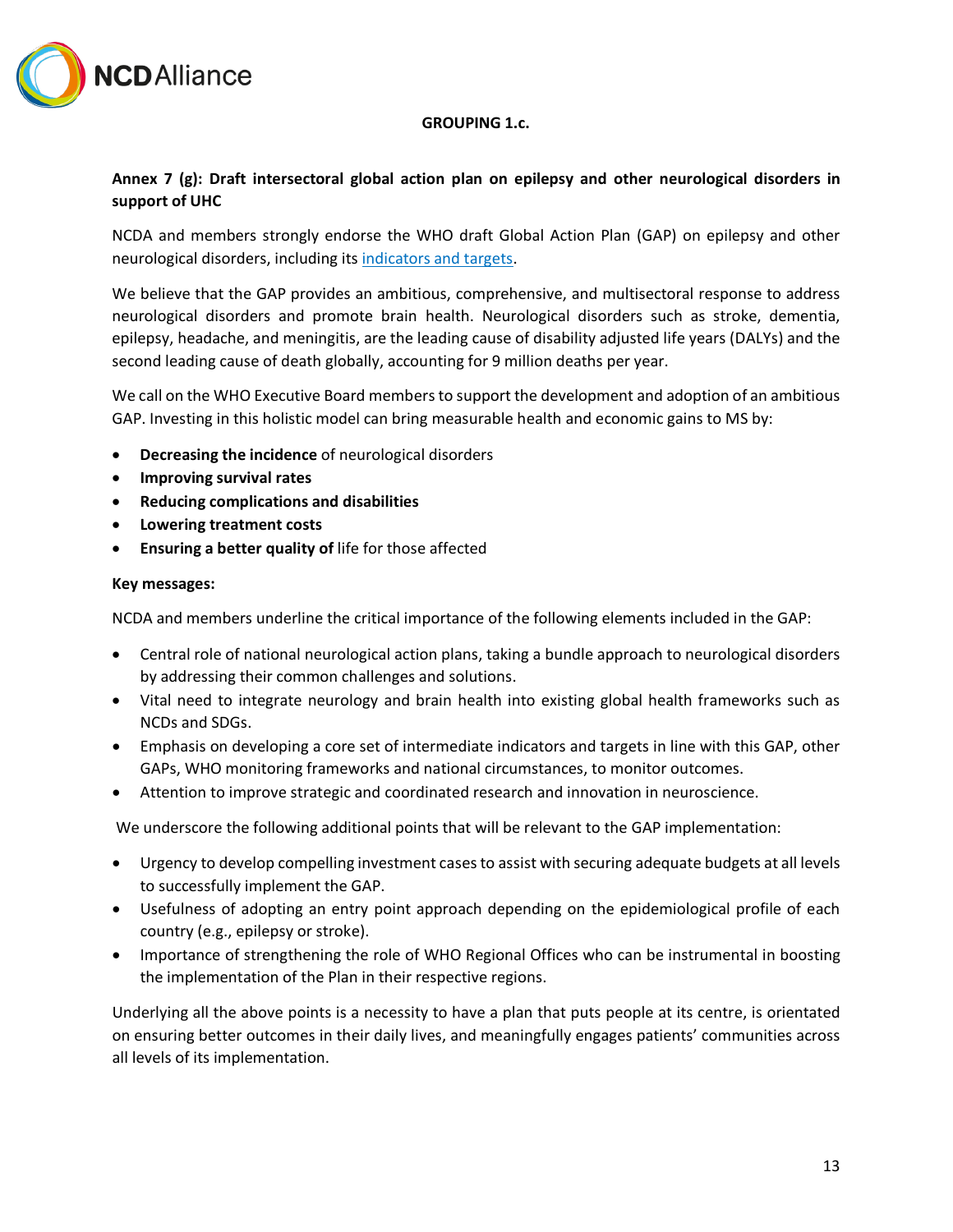

# **Annex 8 (h): Draft action plan (2022–2030) to effectively implement the global strategy to reduce the harmful use of alcohol as a public health priority**

NCD Alliance and members, in particular Movendi International, welcome and endorse the WHO draft Global Alcohol Action Plan. The draft contains important elements to accelerate action on alcohol as public health priority – which MS for at EB146.

Nevertheless, we remain deeply concerned about the role the alcohol industry is given in the draft and about alcohol industry interference in the development of the global alcohol action plan.

The implementation of the WHO Global Alcohol Strategy (WHO GAS) has been ineffective, inadequate and outdated. Evidence shows that alcohol policy development has been ineffective over the past decade of the WHO Global Alcohol Strategy (WHO GAS).

- Technical support to governments has been inadequate, for example concrete technical tools have not been developed by the WHO and the WHO Secretariat has not allocated adequate resources to the work on alcohol policy, commensurate with the global health burden.
- No low-income country has reported increasing resources for implementing alcohol policy since the WHO GAS was adopted.
- Many countries have not yet implemented the alcohol policy best buy solutions, with LMICs less likely to have evidence-based and cost-effective policies in place.
- Without action, Africa could see an increase in both the absolute number and proportion of people consuming alcohol, the amount consumed per capita and heavy episodic alcohol use.
- Southeast Asia has seen a 29% increase in per capita alcohol use since 2010.

That is why a bold, ambitious, and action-oriented global alcohol action plan is urgently needed.

#### **Key messages:**

- **The target of a 20% reduction of per capita alcohol consumption is crucial to catalyse evidencebased public health action and reach the alcohol-related SDGs**.
- **A strong focus on the alcohol policy best buys and the SAFER initiative in the action plan will accelerate positive country impact to protect more people from alcohol harms.** Best practice example in almost all WHO regions demonstrate the positive impact on health, economy, and development when countries implement the alcohol policy best buys.
- **The way forward, paved by the global alcohol action plan, also needs investments in the global, regional, and national alcohol policy infrastructure.** The draft contains important elements, but more should be done. We call for an inter-agency initiative to support countries in the development of alcohol excise taxation. And it is time for a global ministerial conference on alcohol policy to continue build momentum and leadership.
- **The last 10 years since the adoption of the WHO Global Alcohol Strategy have been a lost decade for alcohol prevention and control. To ensure more attention and maintain much needed momentum, regular review at the WHO governing bodies about the progress of implementing the action plan is essential.** A mechanism that facilitates biannual review of progress or lack thereof at the WHO governing bodies is important and should be included in the decision.
- **We remain concerned about alcohol industry interference on all levels.** In the consultation process, the alcohol industry mobilized tobacco industry affiliates, highlighting the need for WHO to better use FENSA protection concerning the alcohol industry. MS have consistently highlighted alcohol industry interference and conflicts of interests as key reason for the lack of progress in the last ten years. But the draft action plan still affords a role to the alcohol industry, still maintains WHO's dialogue with the alcohol industry, and still maintains the flawed and outdated concept of "harmful use of alcohol". These are serious shortcomings of the alcohol action plan and might jeopardize urgently needed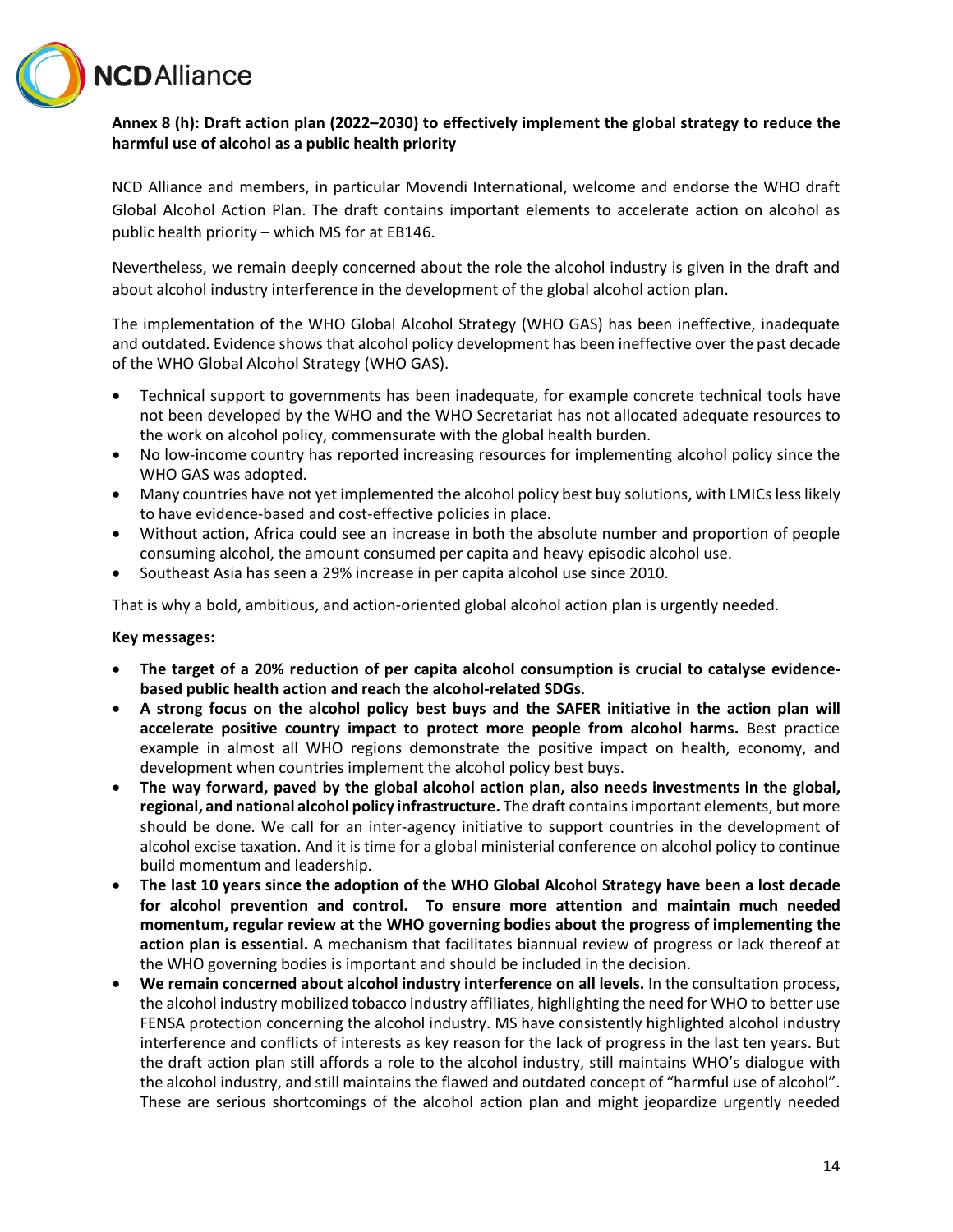

action to protect people from the harms caused by the alcohol industry. **In this context of aggressive alcohol industry interference and persisting lack of protection measures, the task of the proposed expert committee to provide recommendations on the way forward is most welcome.**

• **Alcohol policy solutions hold substantial potential to improve health and help achieve the SDGs. To unlock this potential the rights and needs of people and communities affected by alcohol harm need to be placed at the center of action.**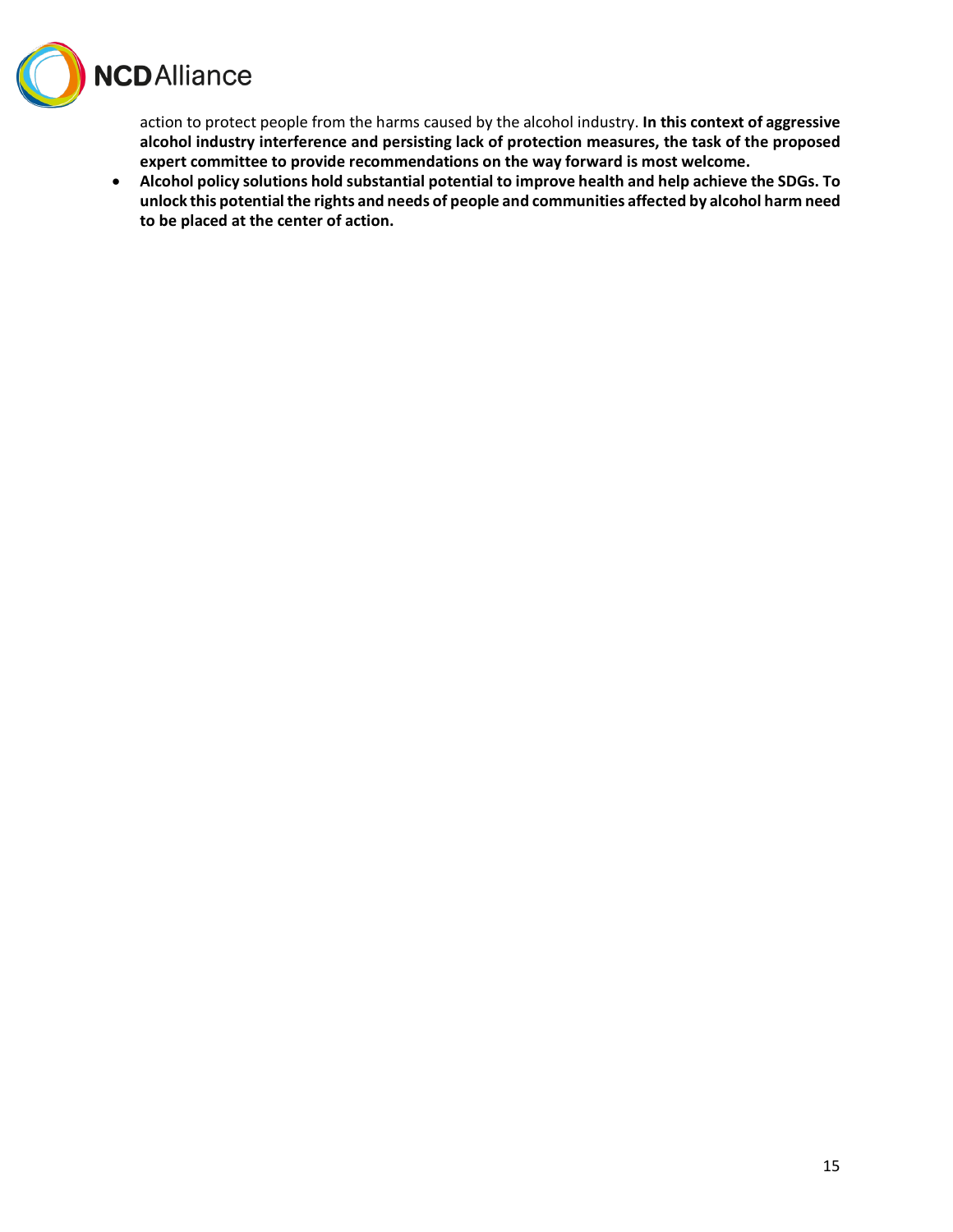

# **Pillar 3: One billion more people enjoying better health and well-being**

#### **Item 18: WHO's implementation framework for Billion [\(Document EB150/24\)](https://apps.who.int/gb/ebwha/pdf_files/EB150/B150_24-en.pdf)**

The WHO Secretariat has developed the implementation framework for Billion 3 to advance the vision of a world in which all people enjoy healthy lives and well-being, living in safe and supportive societies and healthy environments as members of an inclusive society. **It is grounded on six strategic objectives**:

- scale up prevention and health promotion;
- act on all determinants of health with health-in-all policies approaches;
- empower the health sector;
- enhance evidence and research agendas;
- create a social movement for health equity; and
- measure progress and results against GPW 13.

These **objectives are operationalized through 10 flagship initiatives that reflect the cross-cutting and multisectoral approach of Billion 3**. Healthy equity is a foundation for enabling healthier populations and **a connector for all the 10 cross-cutting initiatives of the Implementation Framework**.

- **1. Environment, climate change and health**: including guidance was developed on climate-resilient and environmentally sustainable health care facilities, and safe use of radiation, and WHO's role at the United Nations Climate Change Conference (COP26).
- **2. Strategic action for small island developing States (SIDS)**: WHO launched a special initiative to ensure that SIDS become a global health priority and is working to strengthen technical capacity, resilient facilities, health workforces, supply platforms and evidence generation and use.
- **3. Urban health**: In 2021, the Secretariat set up a new unit in the Department of Social Determinants to coordinate work to improve urban health, build partnerships and identify priority areas for country support.
- **4. Transport and mobility:** The UN have declared 2021–2030 as the Decade of Action for Road Safety and mandated WHO and relevant partners to prepare a plan of action for the Decade. **A high-level meeting of the United Nations General Assembly on improving global road safety will be held in July 2022**.
- **5. Food systems and nutrition:** The United Nations Food Systems Summit held in September 2021, while the Nutrition for Growth Summit held in December 2021. WHO supported countries with updated guidance, information briefs, implementation frameworks and tools to support healthy food system transformation. A **new WHO obesity strategy is under development**.
- **6. Health promotion and well-being:** WHO's has established dedicated cross-cutting units on enhanced well-being; fiscal policies for health; and public health law.
- **7. Healthy ageing.** WHO provides strategic leadership on demographic change and healthy ageing and serves as the Secretariat for the United Nations Decade of Healthy Ageing (2021–2030).
- **8. Economic and commercial determinants of health.** A **new dedicated unit has been established in the Department of Social Determinants of Health, to ensure coherence in addressing the commercial determinants of health**. The biennium 2022–2023 will provide Member States with guidance for addressing the economic and commercial determinants of health, including through **a strengthened common United Nations approac**h.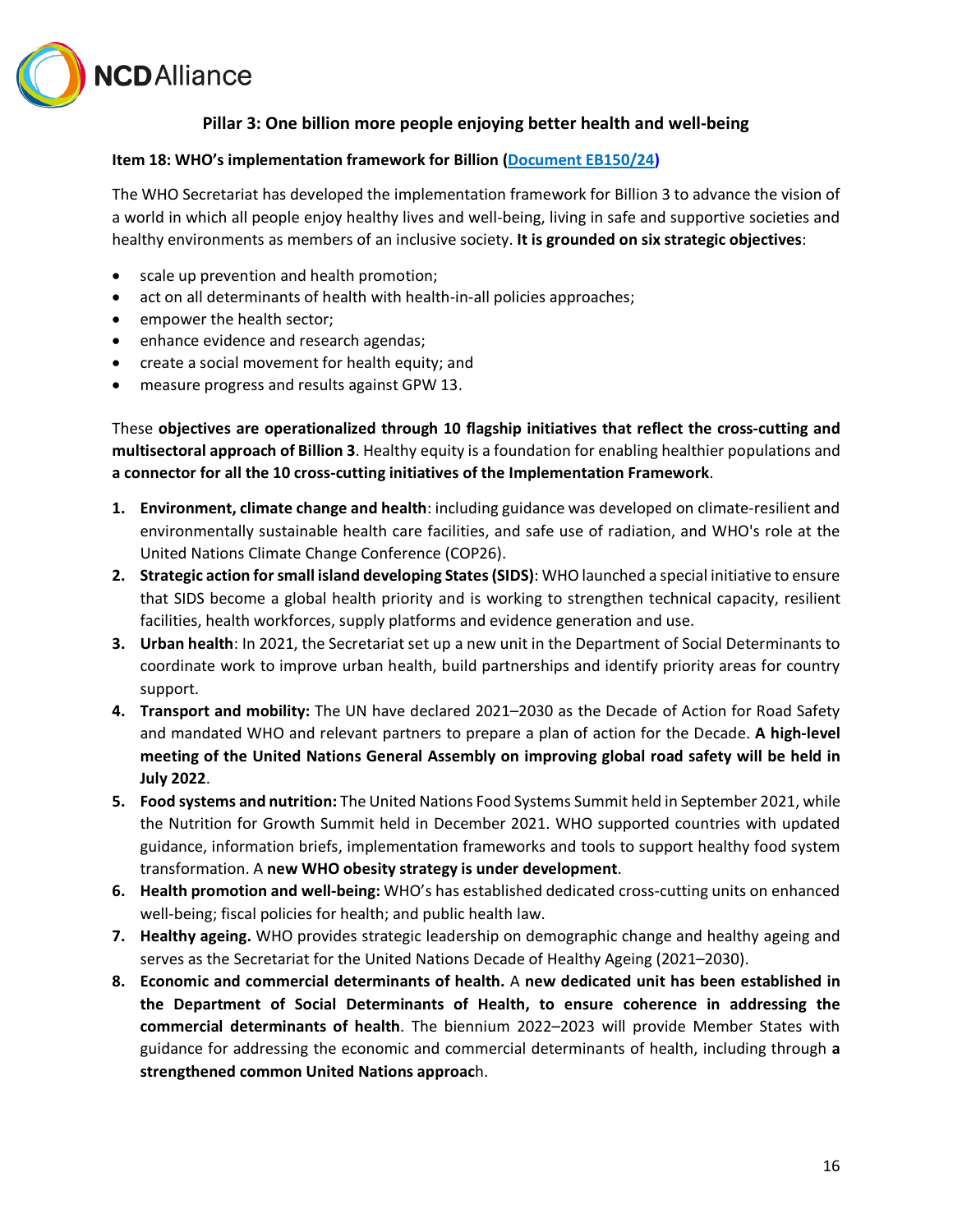

- **9. One Health:** The Secretariat has established a One Health Initiative unit and strengthened its collaboration with Food and Agriculture Organization of the United Nations; World Organisation for Animal Health; and United National Environment Programme (the Tripartite Plus). The 4 agencies are developing a global plan of action for one health, which will be finalized in the biennium 2022–2023.
- **10. Antimicrobial resistance.** WHO is working with the Tripartite Plus agencies on antimicrobial resistance, and supports countries in building sustainable institutional capacity to implement national action plans.

WHO's work to advance this vision of safe, supportive, and healthy societies has an enormous potential for advancing people's health and well-being, resilient health systems and sustainable economies: at least 50% of the global disease burden could be prevented by ensuring safe, more supportive, and healthier environments.

The latest GPW 13 analysis estimates that approximately 900 million more people are projected to be enjoying better health and well-being in 2023 compared with the baseline value of 2018. However, there is uneven progress across the areas of the healthier populations' strategic priority and across countries.

The Executive Board are asked to note the report and provide guidance on:

- Accelerating support to implement the strategic actions on small island developing States.
- Strengthening the work on health promotion and the well-being agenda as put forward by the Tenth Global Conference on Health Promotion.
- Strengthening WHO's support to global efforts on obesity reduction.

#### **Key messages**

- At least 50% of the global disease burden could be prevented. Most NCDs, the leading cause of death globally, can be prevented through prioritized and sustained action on its risk factors including through ensuring safe, more supportive, and healthier environments.
- We support the call for strengthened action on health promotion and the well-being agenda. NCDs are the leading cause of avoidable morbidity due to their chronic nature, and their tendency to occur in clusters places significant burden on health systems.
- Failing to meet global NCD targets, including the target to halt the rise in obesity and diabetes, puts other targets in jeopardy, including the SDGs, NCD and WHO triple billion. We must prioritize prevention and treatment based on the life course approach to prevent further rises, including for example support for 800 million already affected by obesity.

# **Pillar 4: More effective and efficient WHO providing better support to countries**

# **Item 21.2: WHO reform: involvement of non-State actors in WHO's governing bodies [\(Documents](https://apps.who.int/gb/ebwha/pdf_files/EB150/B150_37-en.pdf)  [EB150/37\)](https://apps.who.int/gb/ebwha/pdf_files/EB150/B150_37-en.pdf)**

The report outlines that results from the web-based consultation on constituency statements were inconclusive, therefore it is proposed that a new trial should be held on three agenda items at the Seventy-fifth World Health Assembly, with more time given for non-State actors in official relations to prepare the constituencies, and for the Secretariat to consult with and brief Member States on the modalities in advance.